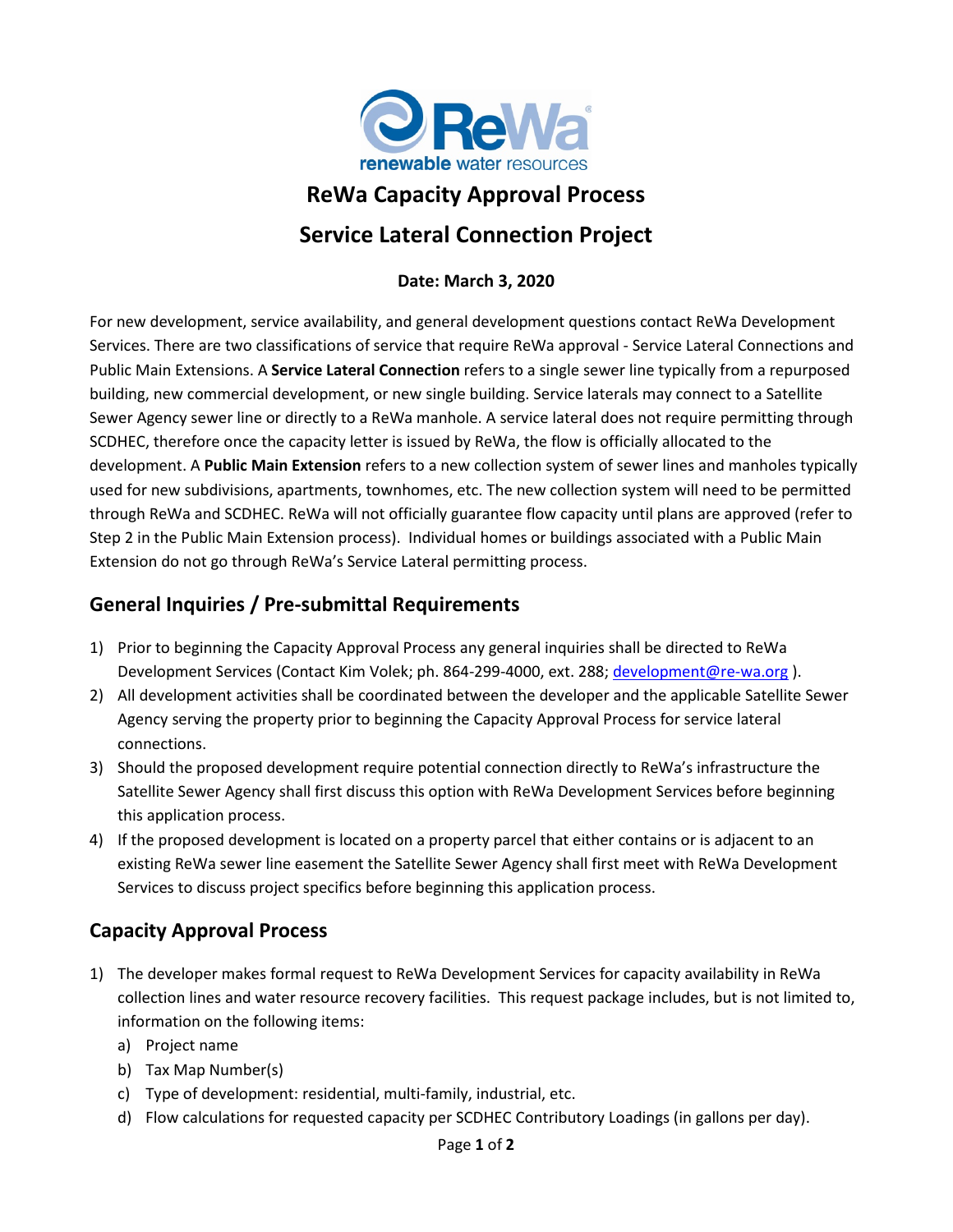- e) Proposed water resource recovery facility
- f) Include attached map with proposed connection point to Satellite Sewer Agency or ReWa
	- (1) Should proposed development require potential connection directly to ReWa's infrastructure the Satellite Sewer Agency shall first discuss this option with ReWa Development Services. The Satellite Sewer Agency shall secure written approval for such a connection point prior to the submittal of the Capacity Availability Request package to ReWa.
	- (2) For project work on parcels that either contain or are adjacent to an existing ReWa sewer line easement the Satellite Sewer Agency and/or Developer shall provide the additional information requested by ReWa resulting from the meeting discussions previously held as required in Item 4 above.
- g) Completed Service Lateral Connection Capacity Request Form
	- (1) If flow is conveyed through multiple Satellite Sewer Agencies then a signature from each agency must be obtained prior to submittal to ReWa.
- h) In addition, a completed Service Lateral Connection Permit to ReWa is required when connecting directly to a pre-approved existing ReWa manhole.
- 2) All items requested must be provided in a complete package to ReWa Development Services.
	- i) ReWa Development Services will provide status updates to all parties as may be applicable.
	- ii) ReWa Development Services will review the package for completeness and coordinate with the Satellite Sewer Agency as may be necessary before a technical review of the package will begin.
- 3) ReWa Development Services will begin a technical review on a completed package once it is received.
	- a) ReWa Development Services will respond within 10 business days of their receipt of the complete package. If further information is required ReWa Development Services will request additional information from the developer or Satellite Sewer Agency. ReWa Development Services will resume review of the Capacity Approval Process once this information is received.
	- b) ReWa Development Services will generate the approved Service Lateral Connection Capacity Request Form for distribution to the Satellite Sewer Agency and Developer. This approved form allocates capacity in ReWa's system for service to the proposed project.
- 4) ReWa's Capacity Approval may be rescinded by ReWa if either of the following issues occur:
	- a) The development is not completed within two years of the date of the approved ReWa Service Lateral Connection Capacity Request Form.
	- b) The plan for the development changes and the previously requested flow is no longer applicable. In such cases a new Capacity Availability Request will be required.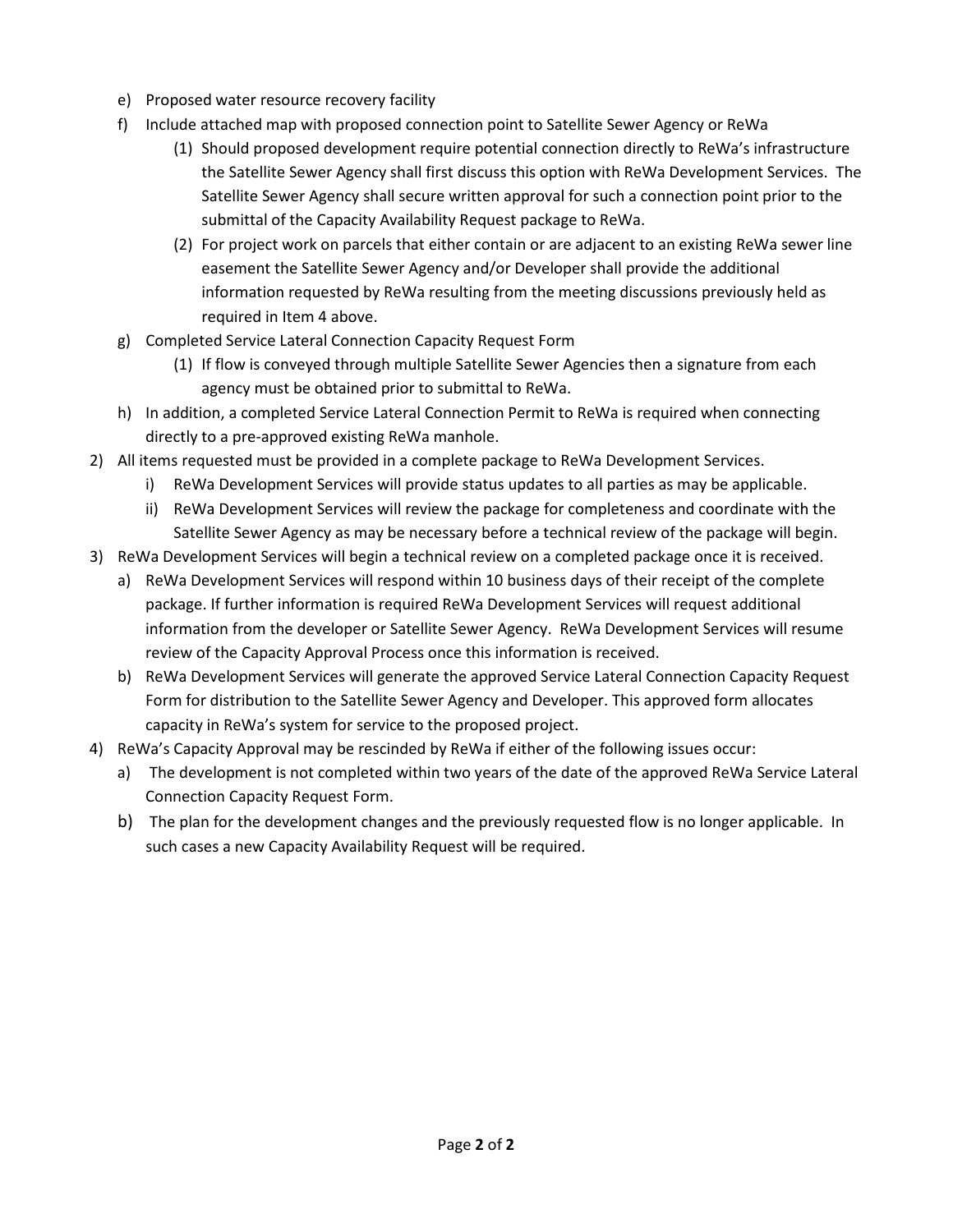

**Service Lateral Capacity Request Form**

Form Revision Date:3/3/2020

#### **Project Information**

| Project Name:                                                                                                                                                                                                                                                                                                                                                                                                                                                                                                                                                                                                                                                                                     | Date:                                                |
|---------------------------------------------------------------------------------------------------------------------------------------------------------------------------------------------------------------------------------------------------------------------------------------------------------------------------------------------------------------------------------------------------------------------------------------------------------------------------------------------------------------------------------------------------------------------------------------------------------------------------------------------------------------------------------------------------|------------------------------------------------------|
| Engineer (Company):                                                                                                                                                                                                                                                                                                                                                                                                                                                                                                                                                                                                                                                                               | Phone:                                               |
| Engineer (Contact):<br>Signature:                                                                                                                                                                                                                                                                                                                                                                                                                                                                                                                                                                                                                                                                 |                                                      |
| <b>Engineer Address:</b>                                                                                                                                                                                                                                                                                                                                                                                                                                                                                                                                                                                                                                                                          | Email:                                               |
| Developer (Company):                                                                                                                                                                                                                                                                                                                                                                                                                                                                                                                                                                                                                                                                              | Phone:                                               |
| Developer (Contact):                                                                                                                                                                                                                                                                                                                                                                                                                                                                                                                                                                                                                                                                              | Email:                                               |
| Developer Address:                                                                                                                                                                                                                                                                                                                                                                                                                                                                                                                                                                                                                                                                                |                                                      |
| Tax Map Numbers for Project:                                                                                                                                                                                                                                                                                                                                                                                                                                                                                                                                                                                                                                                                      |                                                      |
| Proposed Water Resource Recovery Facility:                                                                                                                                                                                                                                                                                                                                                                                                                                                                                                                                                                                                                                                        |                                                      |
| <b>Estimated Total Sewer Flow:</b><br>gal/day. Attach Flow Calculations.<br>(Average daily flow as calculated using SCDHEC Unit Contributory Loadings)<br>Satellite Sewer MH<br>Connection Type -<br>Gravity<br>Force Main<br><b>Connection Point -</b><br>ReWa MH<br>$\Box$<br>Attach map identifying proposed connection point to existing collection/trunk sewer.<br>If yes, both agencies will need to fill out the respective portions of the form below.<br>Are Multiple Collection Agencies involved?   Yes   No<br>Ownership, Operation & Maintenance of Collection System will be assigned to:<br>Will there be a new Pump Station associated with this development?<br><b>No</b><br>Yes |                                                      |
| <b>Primary Satellite Sewer Agency Preliminary Approval</b><br>Agency Name:<br>Does capacity appear to be available to serve this project? $\Box$ Yes<br>No<br>Comments:                                                                                                                                                                                                                                                                                                                                                                                                                                                                                                                           | <b>Approved Connection Point?</b><br>Yes<br>No       |
| <b>Collection Agency Signature:</b>                                                                                                                                                                                                                                                                                                                                                                                                                                                                                                                                                                                                                                                               | Date:                                                |
| <b>Secondary (Transport) Sewer Agency Preliminary Approval</b><br>Agency Name:                                                                                                                                                                                                                                                                                                                                                                                                                                                                                                                                                                                                                    |                                                      |
| Does capacity appear to be available to serve this project? $\Box$ Yes<br>No<br>Comments:                                                                                                                                                                                                                                                                                                                                                                                                                                                                                                                                                                                                         |                                                      |
| <b>Collection Agency Signature:</b>                                                                                                                                                                                                                                                                                                                                                                                                                                                                                                                                                                                                                                                               | Date:                                                |
| <b>ReWa Preliminary Approval</b>                                                                                                                                                                                                                                                                                                                                                                                                                                                                                                                                                                                                                                                                  |                                                      |
| ReWa has verified all affected agencies have completed review form.                                                                                                                                                                                                                                                                                                                                                                                                                                                                                                                                                                                                                               | ReWa Project No:                                     |
| Does ReWa capacity appear to be available to serve this project? $\Box$ Yes $\Box$ No                                                                                                                                                                                                                                                                                                                                                                                                                                                                                                                                                                                                             | Approved Connection Point? 7es<br>$\Box$ No          |
|                                                                                                                                                                                                                                                                                                                                                                                                                                                                                                                                                                                                                                                                                                   |                                                      |
| ReWa Direct Connect form attached, if connection is to a ReWa MH. $\Box$ Yes $\Box$<br>No<br>Comments:                                                                                                                                                                                                                                                                                                                                                                                                                                                                                                                                                                                            | ReWa Pretreatment form attached?<br>__ Yes __<br>N/A |
| ReWa Representative:                                                                                                                                                                                                                                                                                                                                                                                                                                                                                                                                                                                                                                                                              | Date:                                                |
| This form does not constitute a permit to connect to ReWa or any other sanitary sewer agency, nor is it to be used to obtain building permits from any                                                                                                                                                                                                                                                                                                                                                                                                                                                                                                                                            |                                                      |
| regulatory agency. A permit to connect will be issued once the New Account Fee has been paid.                                                                                                                                                                                                                                                                                                                                                                                                                                                                                                                                                                                                     |                                                      |
| Note: Approval is valid for 24 months from the executed date of this document.                                                                                                                                                                                                                                                                                                                                                                                                                                                                                                                                                                                                                    |                                                      |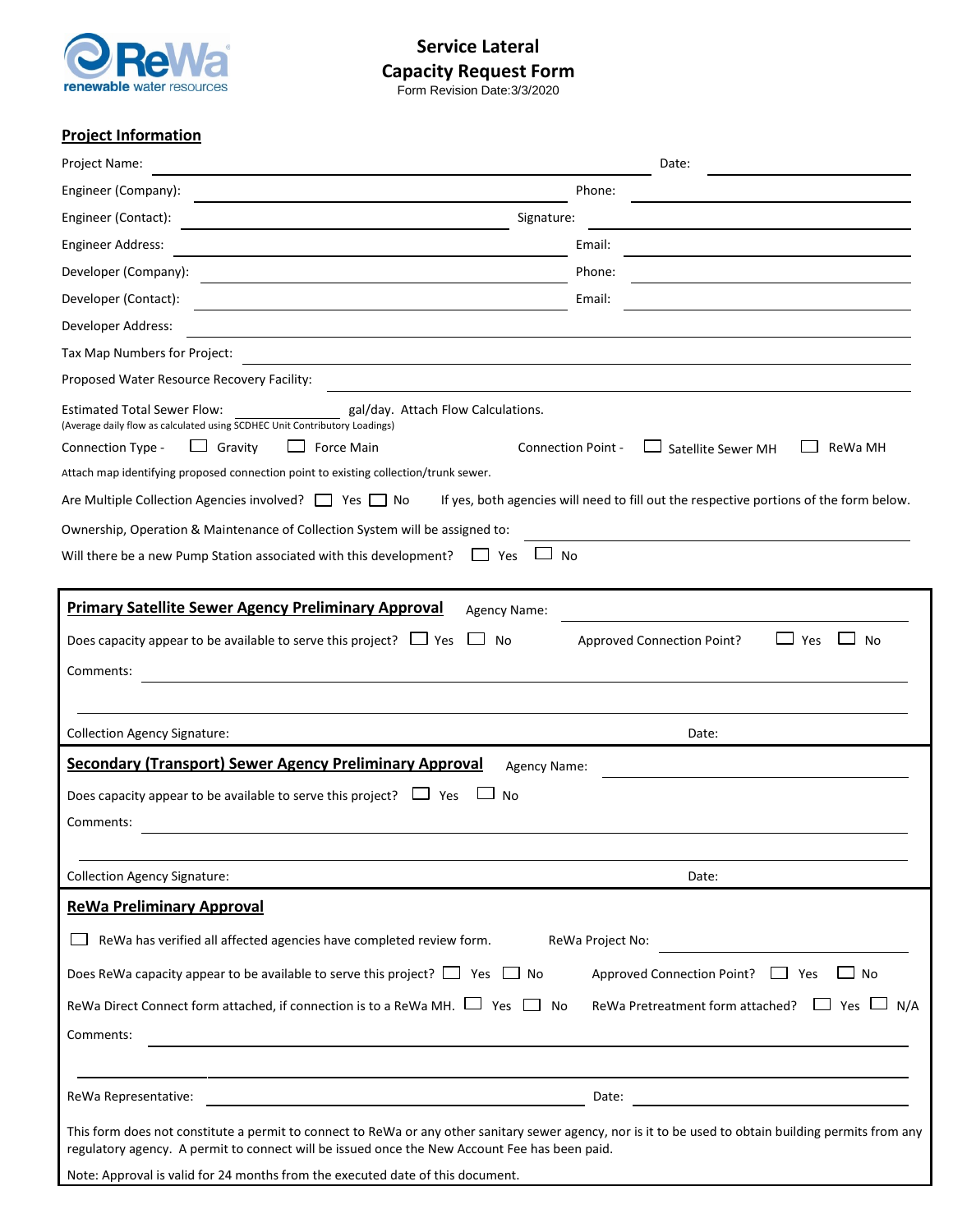

## **Service Lateral Connection Permit to ReWa**

Form Revision Date: 4/1/2016

Date: \_\_\_\_\_\_\_\_\_\_\_\_\_\_\_\_\_\_\_\_\_\_\_ Satellite Sewer Agency: \_\_\_\_\_\_\_\_\_\_\_\_\_\_\_\_\_\_\_\_\_\_\_\_\_\_\_\_\_\_\_\_\_\_\_\_\_\_\_\_\_\_\_\_\_\_\_\_

Tax Map Number (s):

The Satellite Sewer Agency has verified that the property is located within its boundary and that there is no collection sewer line available to provide service to the property. Therefore, the appropriate means of providing sewer service is to connect to a ReWa trunk line manhole.

The connection shall be in accordance with the Service Lateral Connection Detail attached. The property owner shall notify the Satellite Sewer Agency 48 hours prior to beginning construction of the service lateral to schedule required inspections. The service lateral from the manhole to the edge of ReWa's right of way will be owned by the Satellite Sewer Agency.

The connection shall be subject to the Satellite Sewer Agency's customary tap fee of \$

Satellite Sewer Agency Signature Date

The Property Owner, his heirs or assigns shall be responsible for the condition and maintenance of the service lateral and shall remedy any deficiencies within 30 days of written notice from the Satellite Sewer Agency or ReWa. Failure to remedy the deficiency or deficiencies within the designated time period shall result in the termination of service.

Surcharges occur in sewer trunk lines. It is the property owner's responsibility, when connecting to a trunk sewer, to protect his property. The use of a backflow device is recommended. Other options may also be available to the property owner. Neither the Satellite Sewer Agency nor ReWa will accept liability should property damage result from this connection.

Applicant's Signature Date

ReWa approves the lateral connection to the trunk line and will accept the average daily flow of gpd. The lateral connection size is \_\_\_\_\_\_\_\_\_\_\_ inch diameter and shall be made at manhole number \_ The lateral connection shall be in accordance with the attached Service Lateral Connection Detail.

The property owner shall notify ReWa Development Services at least 48 prior to the final inspection, upon completion of the connection, but prior to recovering any trenches. (864-299-4000) The connection shall be subject to ReWa's "New Account Fee".

Renewable Water Resource's Signature Date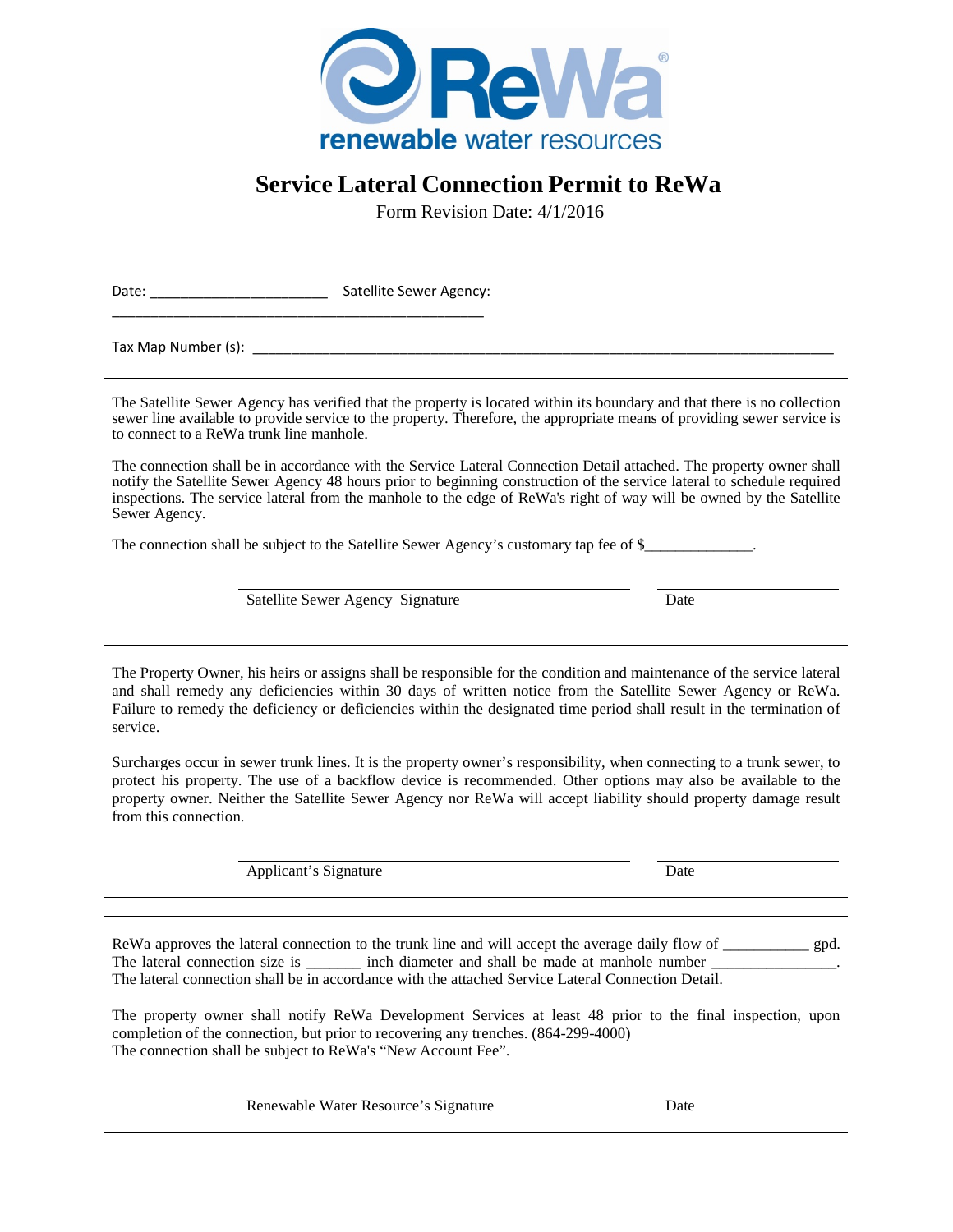